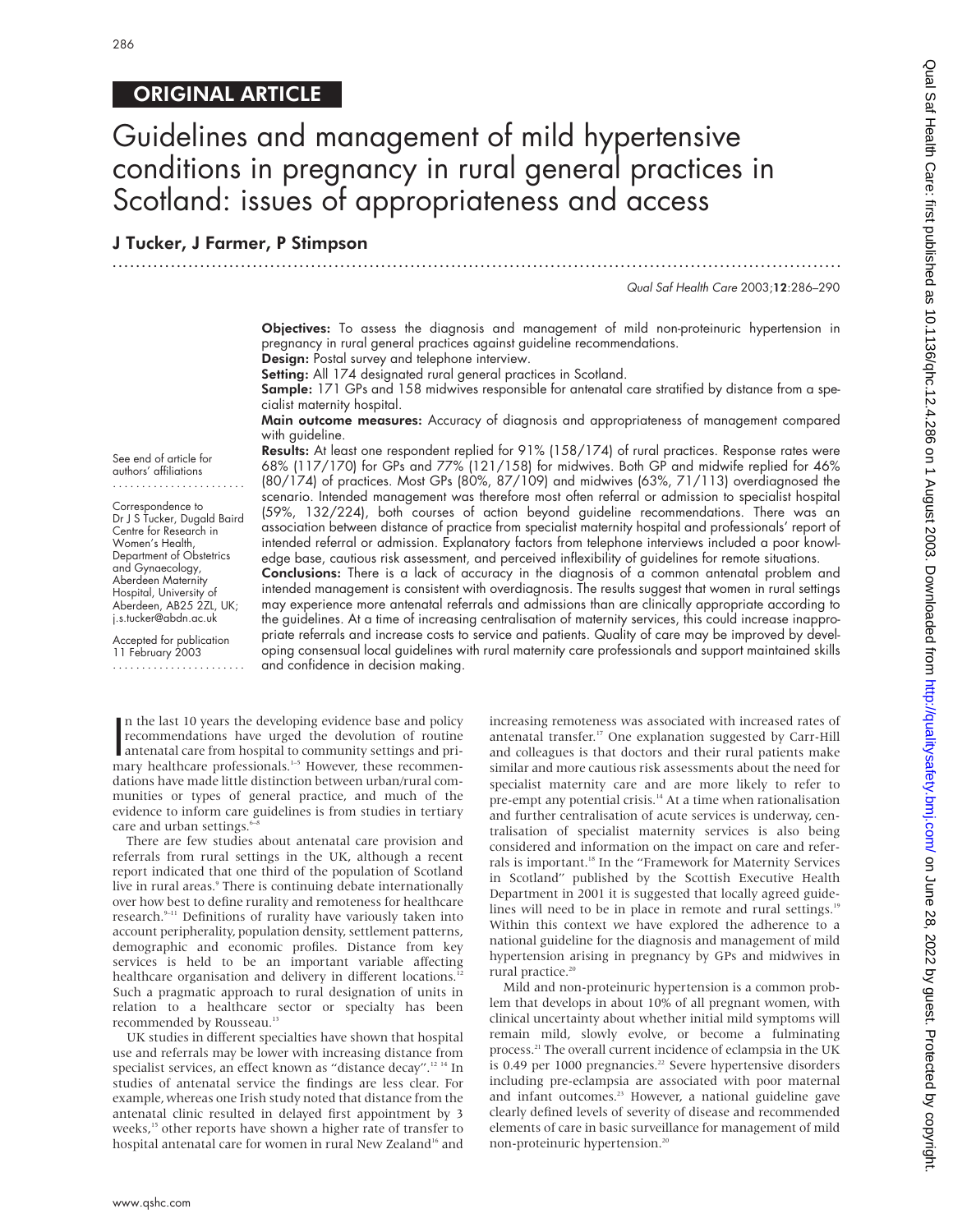This study explored the quality of antenatal care by assessing the diagnosis and management of scenarios of mild nonproteinuric hypertension by rural practitioners against guideline recommendations. The dimensions of quality of care considered were accuracy in diagnosis and the appropriateness of intended management in relation to the guideline. We further aimed to examine the relation between intended management and distance of the practice from the specialist maternity hospital. Qualitative methods were used to gain insight into questionnaire replies. The implications of the findings are discussed, both for women receiving antenatal care in rural settings and for maternity services at a time of further centralisation in Scotland.

# **METHODS**

#### Sample and setting

The study took place between October 2000 and January 2001. The sample consisted of all listed 174 general practices designated as rural in Scotland by the NHS in Scotland Information and Statistics Division  $(ISD).<sup>24</sup>$  These are practices where a third or more of practice patients live over three miles from their central GP surgery and hence attract rural practice payments.<sup>25</sup> The study therefore included general practices located at a range of distances from specialist maternity care services including remote practices (island and other peripheral settings). The sample represents 16.5% of all general practices in Scotland. Each general practice was contacted by telephone to check practice location, that it provided antenatal care, and to identify the GP and midwife/practice nurse most involved in the provision of antenatal care.

#### Data collection and analysis

#### Postal questionnaire

Following a pilot study and revision, self-complete questionnaires and one reminder were mailed. The questionnaire contained two scenarios for mild non-proteinuric hypertension taken from the Scottish Obstetric Guidelines and Audit Project on mild non-proteinuric hypertension in pregnancy.<sup>20</sup> This national guideline uses the methodology of the Scottish Intercollegiate Guidelines Network (SIGN) and was developed by a multidisciplinary group from university teaching and district general hospitals, as well as by staff from primary/ community care settings. It is based on grade C evidence for classification of hypertensive disorders in pregnancy, and grades B and A evidence for the method of diagnosis for proteinurea and the effective place of management for mild nonproteinuric hypertension, respectively. SIGN guidelines are widely circulated and are sent automatically to all GPs in Scotland.

Professionals were asked for their diagnosis and management for scenario 1 and management for scenario 2. Replies were compared with the correct diagnosis and the recommended management according to the guideline.<sup>20</sup>

Numerical data were processed and checked using double data entry, and open item replies were transcribed verbatim and categorised. SPSS for Windows (Version 9.1) was used in descriptive analysis of frequencies and the  $\chi^2$  test for association of categorical data for distance from specialist services and intended management plan for scenario 1.

#### Telephone interviews

Respondents were also asked to indicate on the questionnaire if they were willing to take part in a telephone interview about the questionnaire. The practices were stratified by distance from the specialist maternity service into five groups (<10, 10–25, 26–50, 51–100, and >100 miles).

Ten practices were randomly selected (two from each distance level) from the subsample of practices where both GP and midwife had agreed to the interview, giving a total of 20

# Box 1 The interview schedule

The interviewer (PS) reminded respondents about the questionnaire content and outlined scenario 1. Verbatim reminders of:

- their written diagnosis and check to establish if respondents still agreed with that diagnosis;
- their written proposed management plan and an invitation to explain this choice.

Questions on:

- whether they would have suggested the same management plan if their practice was located within a city—for example, in the centre of Aberdeen;
- characteristics of their practice or circumstances that affected their management plan;
- possible differences in management if they had diagnosed mild non-proteinuric hypertension of pregnancy.

staff interviews. This method ensured that both GPs and midwives were interviewed across the range of distance categories. The same prompt guide was used for all respondents and no attempt was made to obtain saturation within emerging themes. Semi-structured telephone interviews conducted by one of the authors (PS) lasted up to 20 minutes, were audiotaped with consent, and fully transcribed. The interview schedule shown in box 1 was developed to validate and seek explanation of questionnaire replies. In particular, it explored issues of distance differentiation and rural context or other practice characteristics in relation to questionnaire replies. It tested the extent to which respondents might alter their written recommended management given the reassuring and correct diagnosis of mild non-proteinuric hypertension.

The interview schedule provided the framework for manual qualitative analysis. Themes within each question were identified. Data were independently analysed by two researchers (PS and JF) and consensus was reached about the description and interpretation of themes.<sup>26 27</sup> Quotations are used to illustrate and offer explanation for points arising from quantitative results.

## RESULTS

#### Response rates

One practice had split and two had merged, maintaining a total of 174 practices in which 171 GPs and 158 midwives were eligible and were included in the study. There were fewer GPs and midwives than practices because, in a small number of practices, only one professional provided antenatal care. One general practice refused to be mailed a questionnaire. The distance category of the practice from a specialist maternity hospital was taken as the GP response where available, and thereafter as the midwife response.

At least one professional returned a completed questionnaire for 158 (91%) of the 174 practices. The response rates were 68% (117/171) for GPs and 77% (121/158) for midwives. Both the GP and the midwife responded for 80 (46%) of the 174 practices. Respondents were stratified into five distance categories of the practice from the nearest specialist maternity unit (table 1). The practices were designated as distant if they were located  $\geq 51$  miles from a specialist maternity service. 60% of GPs and 65% of midwives who responded to the questionnaire agreed to a telephone interview, but *both* the GP and midwife agreed from only 30 practices. Of those practices where both the GP and midwife agreed to a telephone interview, two practices were randomly selected from each of the five distance categories resulting in 20 interviews.

### Assessing reported diagnosis against guideline recommendation

The two scenarios both indicated mild non-proteinuric hypertension. Scenario 1 described slightly raised diastolic blood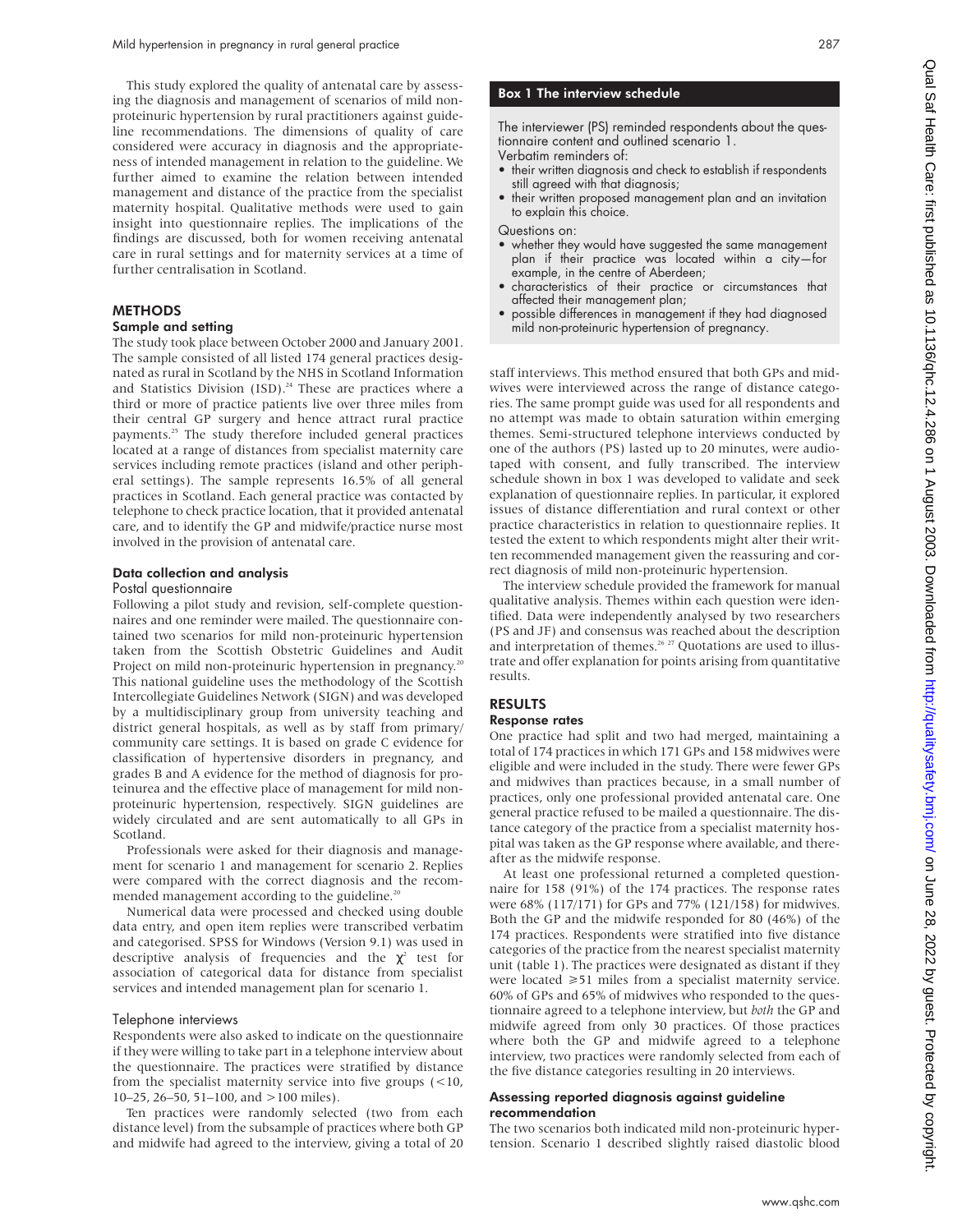| Table 1 Distance from practice to the nearest |  |
|-----------------------------------------------|--|
| specialist maternity hospital                 |  |

| Distance to                   | GPs' responses<br>$(n=117 \text{ practices})$ |      | Midwives' responses<br>$(n=121$ practices) |      |
|-------------------------------|-----------------------------------------------|------|--------------------------------------------|------|
| maternity hospital<br>(miles) | Frequency (%)                                 |      | Frequency                                  | (% ) |
| 10<                           | 5                                             | 4.3  | 8                                          | 6.6  |
| $10 - 25$                     | 38                                            | 32.5 | 39                                         | 32.2 |
| $26 - 50$                     | 28                                            | 23.9 | 37                                         | 30.6 |
| $51 - 100$                    | 28                                            | 23.9 | 15                                         | 12.4 |
| >100                          | 18                                            | 15.4 | 21                                         | 17.4 |
| Missing                       | ∩                                             |      |                                            | 0.8  |
| <b>TOTAL</b>                  | 117                                           | 100  | 121                                        | 100  |

pressure and estimation of protein in the urine by dipstick of only "+" proteinuria (plus reassuring information that the relatively dilute and acidic urine indicated a low probability of a false negative test). The guideline adheres to the traditional  $"++"$  dipstick estimate of urinary protein as the cut off for diagnosing proteinuria. Of 109 GPs and 113 midwives who provided a diagnosis, only one GP and one midwife diagnosed the woman (scenario 1, box 2) completely in accordance with the guideline as having "mild non-proteinuric hypertension". If two less well defined answers ("hypertension" or "pregnancy induced hypertension") are also accepted, then 11% (12/109) of GPs and 24% (27/113) of midwives gave an acceptable diagnosis (table 2).

At interview, all respondents agreed with their written diagnosis and management of scenario 1. However, there also appeared to be uncertainty and a poor knowledge base from some telephone interviews. For example, GPs stated:

"*I think the knowledge base is poor—I mean I had to look up the guidelines to see what I should be doing, which is far from ideal!*" (GP no 10911, >51 miles (51–100 miles)).

"*It was the proteinuria I think that made me more concerned. With a diastolic of 93 mm Hg I think I would be happy to sit on her for a week or so, maybe check her a couple of times over the next . . . . . .you know, not just that one clinic visit, but I think the proteinuria throws her into a more concerning category*" (GP no 13911, <50 miles (26–50 miles)).

## Assessing intended management against guideline recommendation

According to the guideline, management should have been a basic surveillance programme consisting of blood pressure recording and urine dipstix twice weekly, clinical appraisal of Box 2 Scenarios and recommended management from the Scottish Obstetric Guidelines and Audit project on the management of mild non-proteinuric hypertension in pregnancy<sup>20</sup>

# Scenario 1

Mrs EF, a 23 year old primigravida, attends your practice for a routine antenatal visit at 34 weeks' gestation. A diastolic blood pressure of 93 mm Hg is recorded in the clinic and confirmed over a 4 hour period. Dipstick testing reveals "+" proteinuria (with SG 1.04 and pH 8.3).

The guideline states: Mrs EF has mild non-proteinuric hypertension. The requirement for diagnosis of proteinuria (++) is not met, so she should be managed by the basic surveillance programme. This includes blood tests for single estimate serum urate, urea and electrolytes, full blood count and platelets, and repeat twice weekly visits for blood pressure measurement and urinalysis until signs resolve or progress.

# Scenario 2

Mrs GH, a 25 year old primigravida, attends her community midwife at 36 weeks' gestation for routine antenatal care. Her blood pressure is found to be elevated at 140/ 95. Urinalysis is negative, the fundal height measures 37 cm, and fetal movements are frequent. The midwife arranges assessment in the form of a home visit later that day (after an interval of >4 hours). At this visit her blood pressure again measures 140/95.

The guideline states: Mrs GH is a candidate for basic surveillance. The midwife should arrange for her to attend the surgery again the next day for blood to be taken, for single estimate serum urate, urea and electrolytes, full blood count and platelets, and repeat blood pressure recording and urinalysis. Thereafter, arrangements should be made for twice weekly home visits until signs resolve or progress.

maternal and fetal well being and fetal size, and single blood tests (box 2). Of 108 GPs and 117 midwives who provided a management plan, three GPs (3%) and six midwives (5%) correctly described all the parts of the basic surveillance according to the guideline. Considering the elements of the basic surveillance, seven GPs (7%) and 10 midwives (9%) said they would check blood pressure twice weekly, and similar proportions said they would check urine twice weekly. A further seven GPs (7%) and 13 midwives (11%) would check blood pressure and urine more than twice weekly, and 11 GPs (10%) and 19 midwives (16%) stated that they would review

|                              |                                                   | GPs' responses |      | Midwives' responses |      |
|------------------------------|---------------------------------------------------|----------------|------|---------------------|------|
| Accordance with<br>guideline | Diagnosis offered by health professional          | Frequency      | %    | Frequency           | %    |
|                              | Pre-eclampsia                                     | 67             | 61.5 | 62                  | 54.9 |
|                              | ? Pre-eclampsia                                   | 20             | 18.3 | 9                   | 8    |
|                              | Hypertension                                      |                | 3.7  | Δ                   | 3.5  |
|                              | Pregnancy induced hypertension                    |                | 6.4  | 22                  | 19.4 |
|                              | Mild non-proteinuric hypertension                 |                | 0.9  |                     | 0.9  |
|                              | Mild proteinuric hypertension                     |                | 1.8  | 2                   | 1.8  |
|                              | Proteinuric hypertension + UTI                    |                |      | $\overline{2}$      | 1.8  |
|                              | Hypertension and borderline proteinuria           |                | 0.9  |                     |      |
|                              | Gestational hypertension + UTI                    |                |      |                     | 0.9  |
|                              | UTI                                               |                |      |                     | 1.8  |
|                              | Mild pregnancy induced hypertension + proteinuria |                |      |                     | 1.8  |
|                              | More information needed                           |                | 0.9  |                     |      |
|                              | Other                                             |                | 5.6  | 6                   | 5.2  |
|                              | Total                                             | 109            | 100  | 113                 | 100  |

UTI=urinary tract infection. Accordance with guideline: ††=completely in accordance with guideline; †=acceptable as in accordance with guideline; – =incorrect.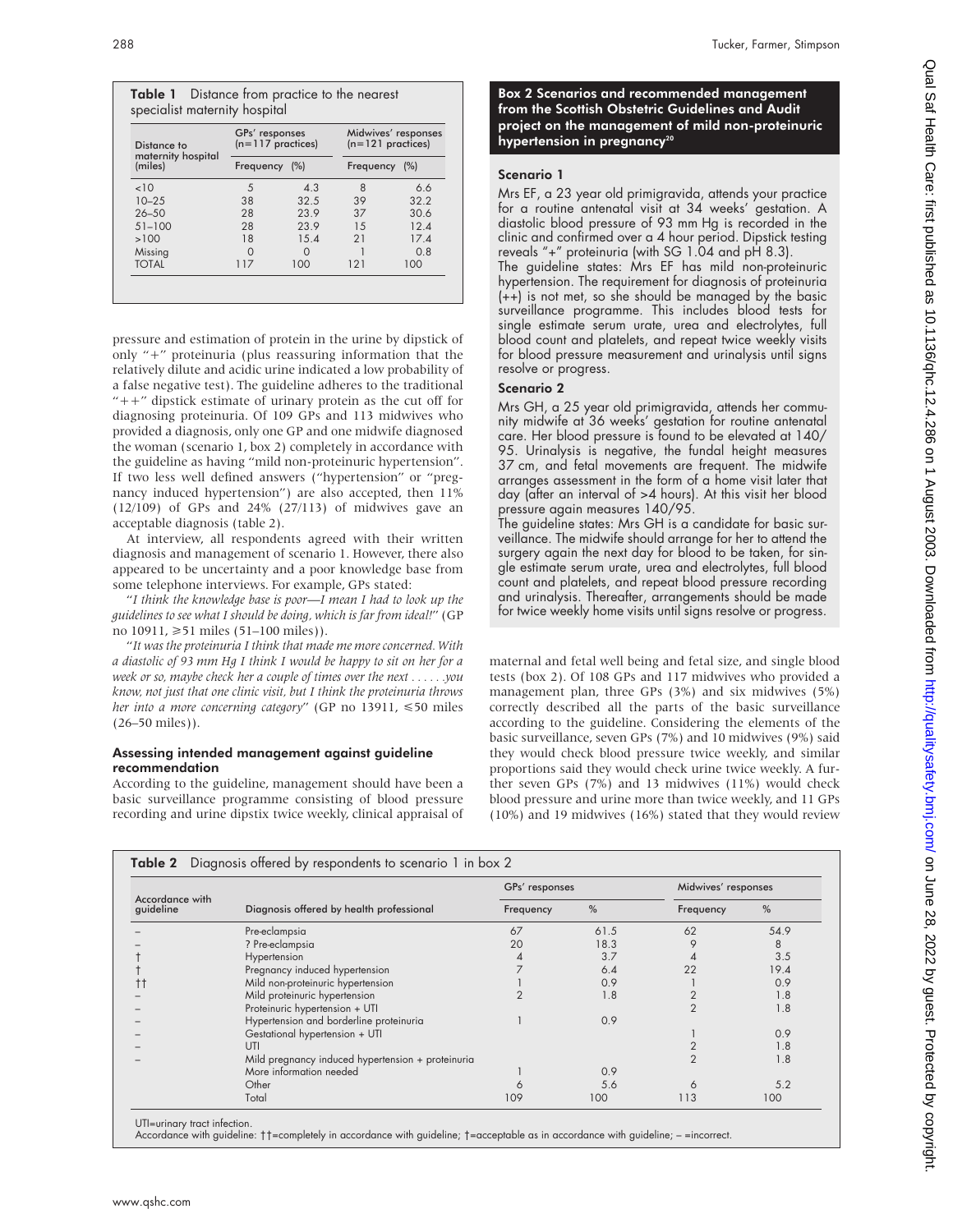| <b>Table 3</b> Number (%) of respondents intending to |  |
|-------------------------------------------------------|--|
| admit or refer according to distance from specialist  |  |
| centre for scenario 1 in box 2                        |  |

|       | $\leq 50$ miles   |          |          | $\geq 51$ miles   |           |
|-------|-------------------|----------|----------|-------------------|-----------|
|       | GP                | Midwife  | GP       | Midwife           | Total     |
| Admit |                   |          |          |                   |           |
| Yes   | 21 (32%)          | 16 (20%) |          | 23 (55%) 15 (43%) | 75 (33%)  |
| No    | 44 (68%)          | 66 (80%) | 19 (45%) | 20 (57%)          | 149 (67%) |
| Total | 65                | 82       | 42       | 35                | $224*$    |
| Refer |                   |          |          |                   |           |
| Yes   | 16 (25%)          | 32 (39%) | 3 (7%)   | 6(17%)            | 57 (25%)  |
| No    | 49 (75%) 50 (61%) |          |          | 39 (93%) 29 (83%) | 167 (75%) |
| Total | 65                | 82       | 42       | 35                | 224       |

Mrs EF the next day. Only one or two respondents mentioned checks of maternal and fetal well being or blood tests.

Overall, the majority of GPs and midwives (132/224, 59%) recommended either admission (41% GPs, 26% midwives) or referral for specialist opinion and management (18% GPs, 32% midwives; table 3).

Similar management recommendations were offered for the woman in scenario 2 in box 2 (also illustrating mild nonproteinuric hypertension). Of 107 GPs and 117 midwives who provided a management plan for this patient, five GPs (5%) and seven midwives (6%) correctly described all the parts of basic surveillance according to the guideline. Although this scenario was clearly non-proteinuric, 33 GPs (31%) and 21 midwives (18%) said she should be admitted.

When asked in a telephone interview whether they had diagnosed mild non-proteinuric hypertension in the patient in scenario 1, seven of 17 respondents continued to recommend admission or referral outwith the recommended guidelines, but 10 said they might adopt a more "wait and see" approach.

#### Relation between planned management and distance from specialist maternity services for scenario 1

A significant association was found between increased distance of the practice from the specialist unit  $(\geq 51 \text{ miles})$ and the likelihood of planned admission. This relation was significant for all primary carers ( $\chi^2$ =13.2, df=1, p<0.001) and separately for GPs ( $\chi^2$ =5.3, df=1, p<0.05) and midwives  $(\chi^2=6.9, df=1, p<0.01; table 3)$  There was also a significant association between the distance of the practice from the nearest specialist maternity hospital and recommendation for referral. In this case referral was significantly more likely in the less distant practices ( $\leq 50$  miles) ( $\chi^2$ =11.7, df=1, p<0.01) and separately for GPs ( $\chi^2$ =5.3, df=1, p=0.02) and midwives  $(\chi^2 = 5.3, df = 1, p = 0.02; table 3).$ 

At interview most professionals said that their management of the patient in scenario 1 would have been the same if they had been located in a large city. One midwife (no 7822,  $\geq 51$  miles ( $> 100$  miles)) said she would be more likely to admit if in a large city centre but she was unable to explain her rationale for this answer. One GP said that the only difference about being located in a large city centre was:

"*I would admit by road rather than by helicopter*" (GP no 15911,  $\geq 51$  miles ( $>100$  miles)).

Some, however, were unsure, stating:

"*It would depend on what team support you had and what access to the hospital was like"* (GP no 7211, ≤50 miles (10–25 miles)).

In relation to the interview item about how characteristics of their practice affected their management plan, a GP (no 11111,  $\geq 51$  miles ( $>100$  miles)) suggested:

"*The large distance to the centre for secondary care does mean that the practice of maternity care has to be more pro-active and more interventionist if we are not to take risks with the mother's health and that of her baby*".

One midwife (no 15322,  $\geq 51$  miles (>100 miles)) highlighted the problem of specialist hospital staff not taking account of the location of the women, and putting too much emphasis on symptoms and their specialist interpretation of severity of illness, saying:

"*On occasions, after discussing clients with increased BP with the maternity hospital, they are not particularly interested in admitting a patient unless her BP is over 100 diastolic and they often suggest treating clients conservatively at home. This is not always acceptable in an island location where weather is often too wild for air transport and can deteriorate rapidly in winter.*"

The same midwife's view of overcoming this problem was to have "*a written policy agreed by all at maternity hospital and GPs*". Another GP highlighted the difficulty of maintaining skills in remote settings:

"*There is a constant barrage of guidelines which sometimes include things that are impossible to provide—we are never going to see' x' numbers of 'y'. We can give patients an individual approach and plenty of time. National guidelines take no account of problems of island practice"* (GP no 17411, ≥51 miles (51–100 miles)).

#### **DISCUSSION**

The results of this study highlight a lack of accuracy in the diagnosis of common hypertensive conditions in pregnancy. Most GPs and midwives appeared to overdiagnose the scenarios and, in reporting intended management, those most distant were more likely to admit and those less distant were more likely to refer to specialist hospitals. The practice of GPs or midwives in rural settings may diverge widely from a national guideline in the diagnosis and hence management of mild nonproteinuric hypertensive conditions during pregnancy.

The definition of "rural" practices adopted here was pragmatic but was stratified by distance from specialist services as a recognised key dimension of access to services. Future studies could seek to define rural sample selection more closely using practice attributes beyond population density and distance and should include an urban comparison group. We acknowledge that this was not a comparative prospective study of observed care delivered by urban versus rural practitioners. However, the magnitude of the inaccurate overdiagnosis of pre-eclampsia from scenario 1, with 59% of primary care staff intending to refer or admit, is of note and is a significant quality issue in maternity care in rural practices.

The observed overdiagnosis and intended management is similar to the cautious risk assessment by GPs reported by Armstrong *et al*. <sup>28</sup> When seeking consensus between obstetricians and GPs on draft guidelines for antenatal care in an urban health district, they found that GPs in the urban setting also favoured more conservative management than was suggested in draft guidelines for three conditions (anaemia, antepartum haemorrhage, and hypertension). In the management of hypertension they found a 10% level of unnecessary referral from urban GPs of women with oedema unassociated with proteinuria.<sup>28</sup> It has been suggested that rural locations at a considerable distance from specialist hospital care might further mitigate against accepting a "wait and see" approach.<sup>14 29</sup>

Although caution is required in generalising from our small sample, the interview data substantiate questionnaire findings and provide some explanatory information. Some rural respondents did note their lack of knowledge, emphasised geographical barriers, and underlined the lack of consensus in risk assessment by highlighting perceived specialist indifference to borderline hypertensive conditions. Rural staff noted that constraints of remote location may be poorly understood by their urban or specialist colleagues and are disregarded in national guidelines.<sup>30</sup>

Professionals in practices at greater distance were more likely to admit, and those at lesser distance were more likely to refer—both beyond the basic surveillance recommended, but